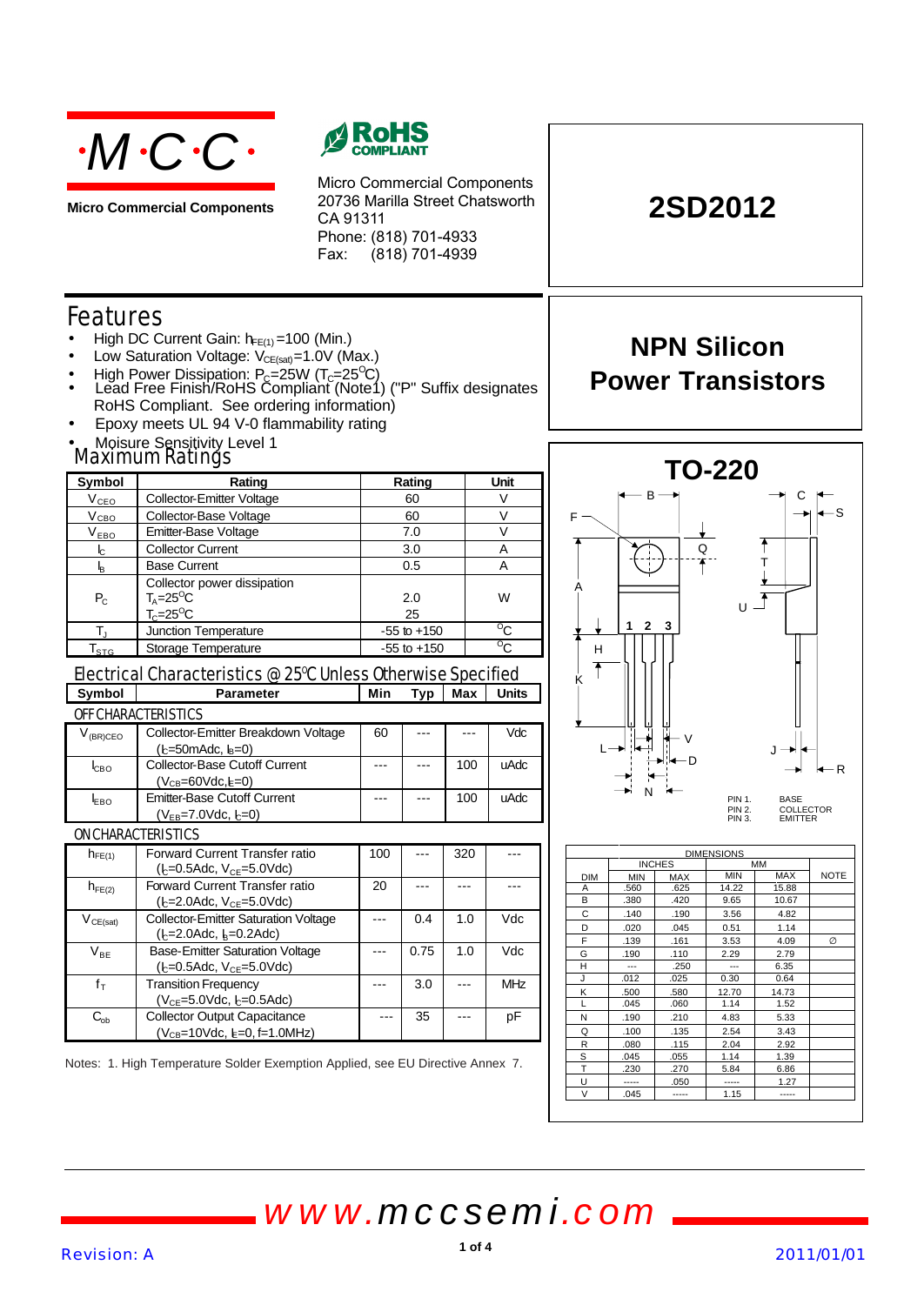



*www.mccsemi.com*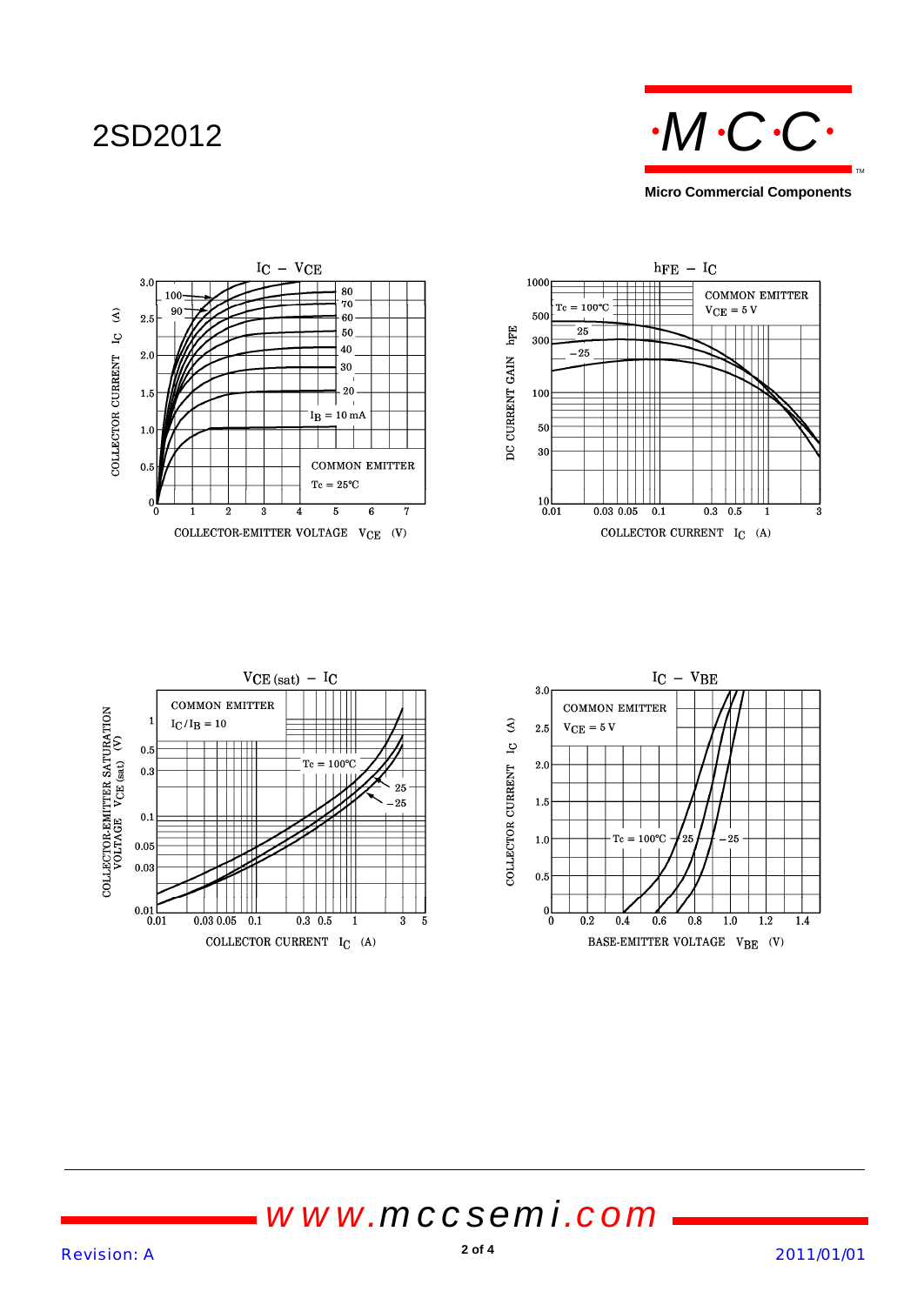





# *www.mccsemi.com*